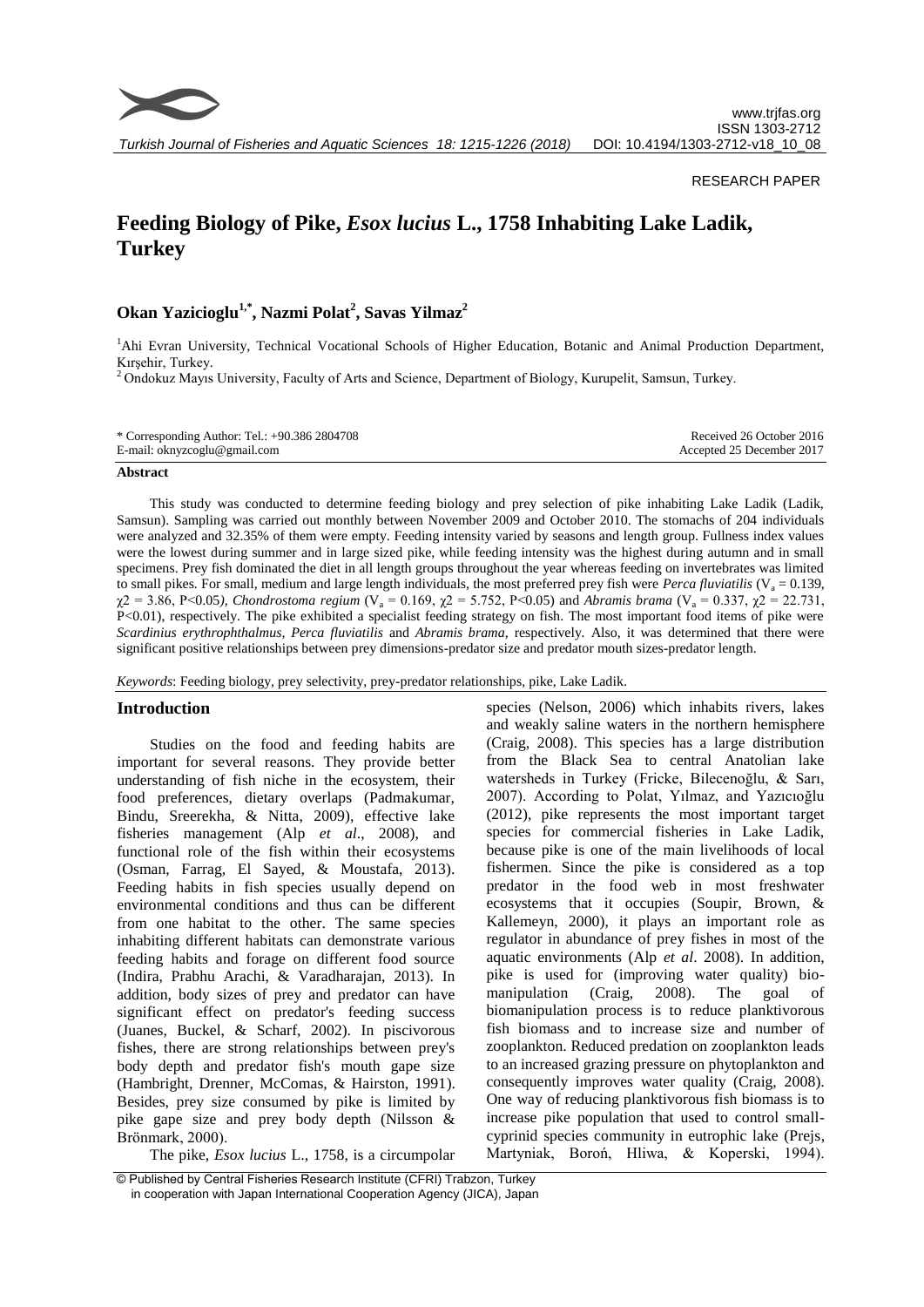Management of the piscivorous fish stocks plays a major role in water quality management and sustainable fisheries management (Wysujack, Laude, Anwand, & Mehner, 2001). Thus, studies on the feeding biology, prey selection, and prey-predator relations for top predator species such as pike for fishery and lake management were needed.

Study about feeding ecology and prey selection of European perch, *Perca fluviatilis* (Yazıcıoğlu, Yılmaz, Yazıcı, Erbaşaran, & Polat, 2016) and food items and feeding habits of white bream, *Blicca bjoerkna* (Yazıcıoğlu, Yılmaz, Yazıcı, Yılmaz, & Polat, 2017) was performed in Lake Ladik. However, there is no information on feeding biology of pike in this lake and relationships between prey size-predator length and mouth dimensions of pike inland waters in Turkey. The main objective of the study is to determine the feeding biology and prey selection of pike. This knowledge can provide important tools for lake and fishery management and help in understanding the feeding feature of pike population. For this reason, the feeding biology during seasonal periods and prey selection at length groups were investigated. Furthermore, the first information on relationships between prey-predator length and mouth dimension- predator length was given in this study in Turkey.

## **Materials and Methods**

## **Study Area**

Lake Ladik's surface area coordinates are 40°54′20′′N to 40°55′16′′N, 35°58′53′′E to 36°03′2′′E. It is located within the borders of Samsun Province in the central Black Sea region of Turkey. It is 10 km far from east of the Ladik district and situated on the northern side of Akdağ Mountain. Its total surface area, maximum depth, drainage area and altitude are about 10  $\text{km}^2$ , 6 m, 141.40  $\text{km}^2$  and 867 m, respectively. The study area is one of the few lakes containing floating islands in the world and it is a natural protected area owing to floating islands (Bulut, 2012; Polat, Yazıcıoğlu, Saygın, Yılmaz, & Zengin, 2015). The lake has been classified as an eutrophic and shallow lake (Apaydin Yagci, Yilmaz, Yazicioglu, & Polat, 2015). The lake's fish species are: common bream (*Abramis brama*), anatolian khramulya (*Capoeta tinca*), white bream (*Blicca bjoerkna*), king nase fish (*Chondrostoma regium*), European chub (*Squalius cephalus*), rudd (*Scardinius erythrophthalmus*), pike (*Esox lucius*), European perch (*Perca fluviatilis*), paphlagonian loach (*Barbatula kosswigi*) and Prussian carp (*Carassius gibelio*) (Uğurlu, Polat, & Kandemir, 2009; Yılmaz *et al*., 2012).

#### **Fish Sampling and Laboratory Process**

Fish samples were caught monthly between

November 2009 and October 2010. Sampling was performed using gillnets (100 m long and 2 m deep) with mesh size 20, 25, 30, 35 and 40 mm (knot to knot) and trammel nets (100 m long and 4 m deep) with mesh size 45, 50, 55, 60 and 70 mm (knot to knot). The nets were set at the bottom during approximately 8-10 h and at depths of 2-4 m at different area of lake. Besides, the abundance of the fish in the lake was determined in order to examine food preferences of pike. To estimate fish abundance of lake, the percentage of fish species were determined by using numerical data from catches with gillnets, fyke nets, and trammels net. All caught samples were placed in plastic boxes comprising a formalin solution. In laboratory, the fork length (FL) of each specimen was measured to the nearest 0.1 cm and their weight was determined using digital balance with precision of 0.01 g. The stomachs were removed and preserved in formalin (10%) until the contents were analyzed. Stomach of all individuals was cut and opened. The contents were flushed into a petri dish. All prey items were identified to the lowest possible taxonomic level under dissecting microscopy, counted, and weighed (wet weight with 0.01 g). Also, full and empty stomach weights were measured with a precision of 0.01 g. If prey fish was very digested, pharyngeal bones (pharynx teeth) for cyprinids, opercular bones and scale for percids were used for identification (Wysujack *et al*. 2001). In addition, the prey fish dimensions (Total body length, PTL; Standard body length, PSL and Body height, PBH) were measured to the nearest 0.1 cm with a caliper. The vertical  $(M_{VG})$  and horizontal  $(M_{HG})$  mouth gape of pike were measured to the nearest 0.1 cm using a caliper rule.

#### **Data Analysis**

Feeding intensity was evaluated by the fullness index ( $FI$  = weight of stomach content/ weight of fish  $x100$ ) (Hyslop, 1980). Vacuity index (VI% = the number of empty stomachs/ total number of the examined stomachs x 100) was also calculated (Berg, 1979). Kruskal-Wallis test (K-W test) was used to compare the variation of the feeding intensity between the different seasons and length groups (Zar, 1999). A chi-square test  $(\chi^2)$  was applied to determine the vacuity index (VI) changes between the seasons and length groups (Zar, 1999). The feeding feature and diet composition of pike was evaluated according to the seasonal and length classes. The specimens were divided into three length classes, small (25.0-40.9 cm FL,  $n = 84$ ), medium (41.0-56.9 cm FL,  $n = 109$ ) and large  $(57.0-72.9 \text{ cm FL}, n = 11)$  to determine the variation in feeding habits between length groups Diet composition was investigated using three measures described by Hyslop (1980); (1) percent frequency of occurrence  $(FO\%)$ ,  $(2)$  percentage by numbers  $(N\%)$ , and (3) percentage by weight (W%). The importance of each food items was identified using the index of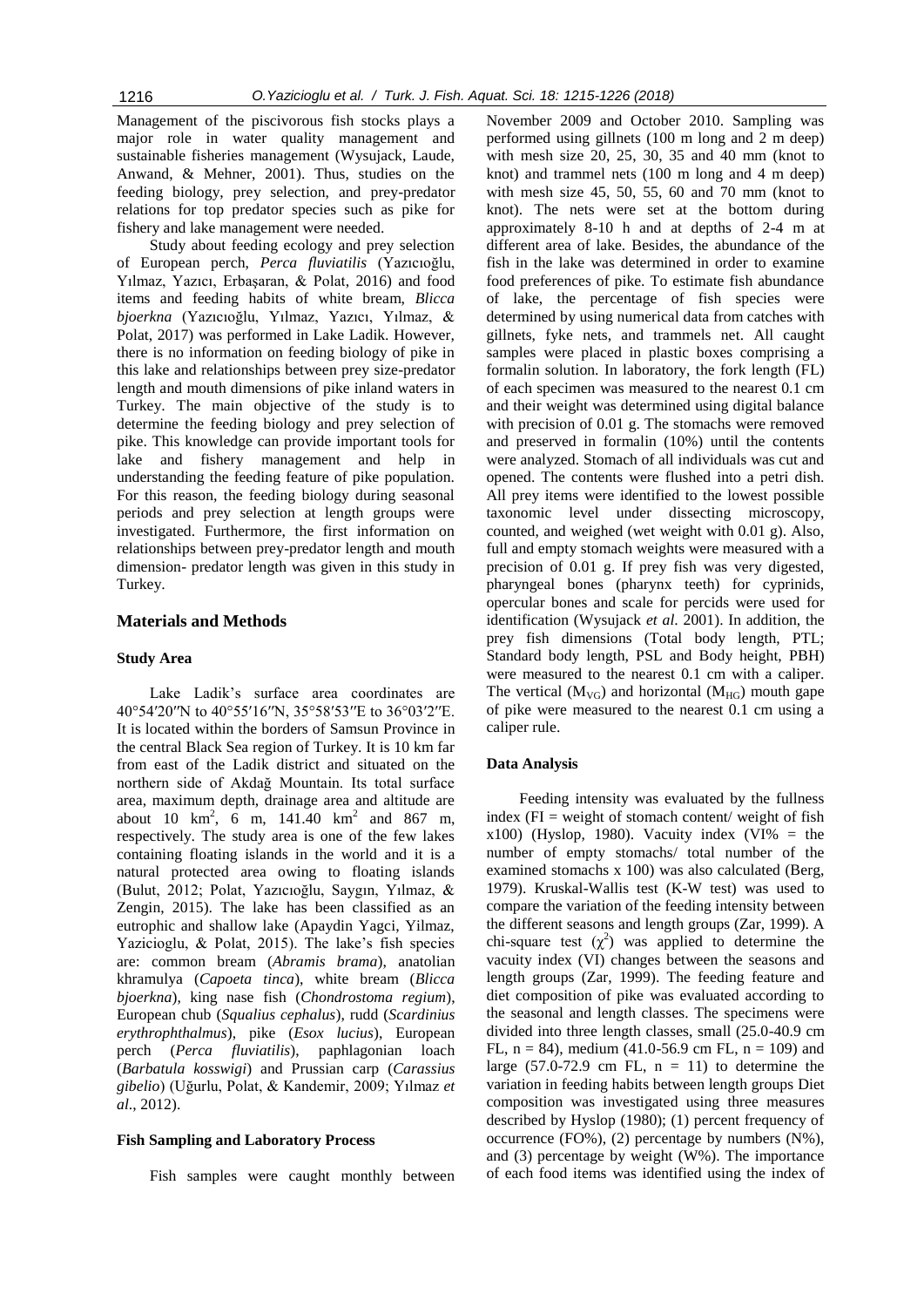relative importance (IRI) of Pinkas, Oliphant, and Iverson (1971), as modified by Hacunda (1981).

$$
IRI = (N % + W %)
$$
 x FO %

This index has been expressed as the percentage of each prey item;

IRI % = 
$$
(IRI / \sum IRI) x 100
$$

Diet similarity was evaluated by Schoener's overlap index  $(C_{xy})$  (Schoener, 1970):

$$
C_{xy} = 1 - 0.5 \left( \sum_{i=1}^{n} \left| p_{xi} - p_{yi} \right| \right)
$$

Where  $C_{xy}$  = overlap between diet of individuals in the length groups or seasons x and y

 $p_{xi}$  = proportion of prey i used by size classes or seasons x

 $p_{yi}$  = proportion of prey i used by size classes or seasons y

This index ranges from 0 (no prey overlap) to 1 (all prey items in equal rate) and was considered biologically significant when its values exceeded 0.60 (Wallace, 1981).

In order to determine prey preference of pike, prey selection index  $(V_a)$  defined by Pearre (1982) was calculated. This index ranges from 1 (strong positive selection) to -1 (strong negative selection). Also, value of zero shows neutral selection. The index was calculated as follows:

$$
V_a = \frac{(a_d \times b_e) - (a_e \times b_d)}{\sqrt{a \times b \times d \times e}}
$$

Where  $V_a$  is Pearre's index for pike selection of prey type i,  $a_d$  is relative abundance of prey type i in

the diet,  $b_e$  is the relative abundance of all other prey in the lake,  $a_e$  is the relative abundance of prey type i in the lake,  $b_d$  is the relative abundance of all other prey in the diet. The statistical significance of selection index value  $(V_a)$  was tested using the chisquared test ( $\chi$ 2- test). Values without subscripts are expressed as:

$$
a=a_{d}+a_{e}, b=b_{d}+b_{e}, d=a_{d}+b_{d}, e=a_{e}+b_{e}
$$

Mouth area  $(M_A)$  was estimated with the ellipse model (Erzini, Gonçalves, Bentes, & Lino, 1997).

$$
M_A = 0.25\pi \ (M_{VG} \ x \ M_{HG}),
$$

where  $M_A$  is the ellipse area (cm<sup>2</sup>),  $M_{VG}$  and  $M_{HG}$  are vertical and horizontal mouth gape (cm). The relationships between  $M_{VG}$ - $M_{HG}$ ,  $M_{VG}$ -FL,  $M_{VG}$ -FL and MA-FL (Czerwinski, Gutiérrez-Estrada, Soriguer, & Hernando, 2008) and PTL-FL, PSL-FL, PBH- $M_{VG}$ and PBH-MHG (Magnhagen & Heibo, 2001; Dörner *et al*., 2003) were calculated using linear regression analysis. One-way analysis of the variance (ANOVA) was used to test the statistical significance of linear regression (Czerwinski *et al*., 2008).

## **Results**

#### **Size Structure and Feeding Intensity**

During the study period, 204 specimens were analyzed, with range of fork length 25.5-70.5 cm and mean length 43.1 cm (Sd=  $\pm$  0.57). Out of 204 stomachs examined, 66 stomachs were empty (VI%: 32.35) (Table 1). Percent of empty stomachs (VI%) was highest during summer (38%) and lowest during autumn (25%). The maximum value of VI% was observed in the large sized individuals (45.45%),

**Table 1.** N%, W%, FO%, and IRI% values of prey items in pike during study

| Prey items          | n   | $N\%$                    | W       | W%    | F              | FO%   | IRI     | IRI%  |
|---------------------|-----|--------------------------|---------|-------|----------------|-------|---------|-------|
| Pisces              |     |                          |         |       |                |       |         |       |
| European perch      | 39  | 27.86                    | 221.30  | 18.73 | 33             | 23.91 | 1113.97 | 27.99 |
| Rudd                | 47  | 33.57                    | 289.97  | 24.55 | 42             | 30.43 | 1768.59 | 44.45 |
| Common bream        | 24  | 17.14                    | 596.50  | 50.49 | 20             | 14.49 | 979.96  | 24.63 |
| King nase fish      | 3   | 2.14                     | 5.19    | 0.44  | 3              | 2.17  | 5.60    | 0.14  |
| White bream         | 3   | 2.14                     | 36.73   | 3.11  | 3              | 2.17  | 11.39   | 0.29  |
| European chub       |     | 0.72                     | 3.34    | 0.28  |                | 0.72  | 0.72    | 0.02  |
| Unidentified fish   | 4   | 2.86                     | 5.10    | 0.43  | 4              | 2.89  | 9.51    | 0.24  |
| Fish remains        |     | $\overline{\phantom{0}}$ | 22.11   | 1.87  | 46             | 33.33 | 62.33   | 1.56  |
| Invertebrates       |     |                          |         |       |                |       |         |       |
| Chironomidae larvae | 10  | 7.14                     | 0.25    | 0.02  | 4              | 2.89  | 20.69   | 0.52  |
| Trichoptera larvae  | 7   | 5.00                     | 0.11    | 0.01  |                | 0.72  | 3.61    | 0.10  |
| Odonatae larvae     | 2   | 1.43                     | 0.81    | 0.07  | $\overline{c}$ | 1.45  | 2.18    | 0.06  |
| Total               | 140 | 100                      | 1181.41 | 100   |                |       | 3978.54 | 100   |
| Full stomach        | 138 |                          |         |       |                |       |         |       |
| Empty stomach       | 66  |                          |         |       |                |       |         |       |
| Total stomach       | 204 |                          |         |       |                |       |         |       |

n, prey number; w, prey weight; F, frequency of occurrence; IRI, index of relative importance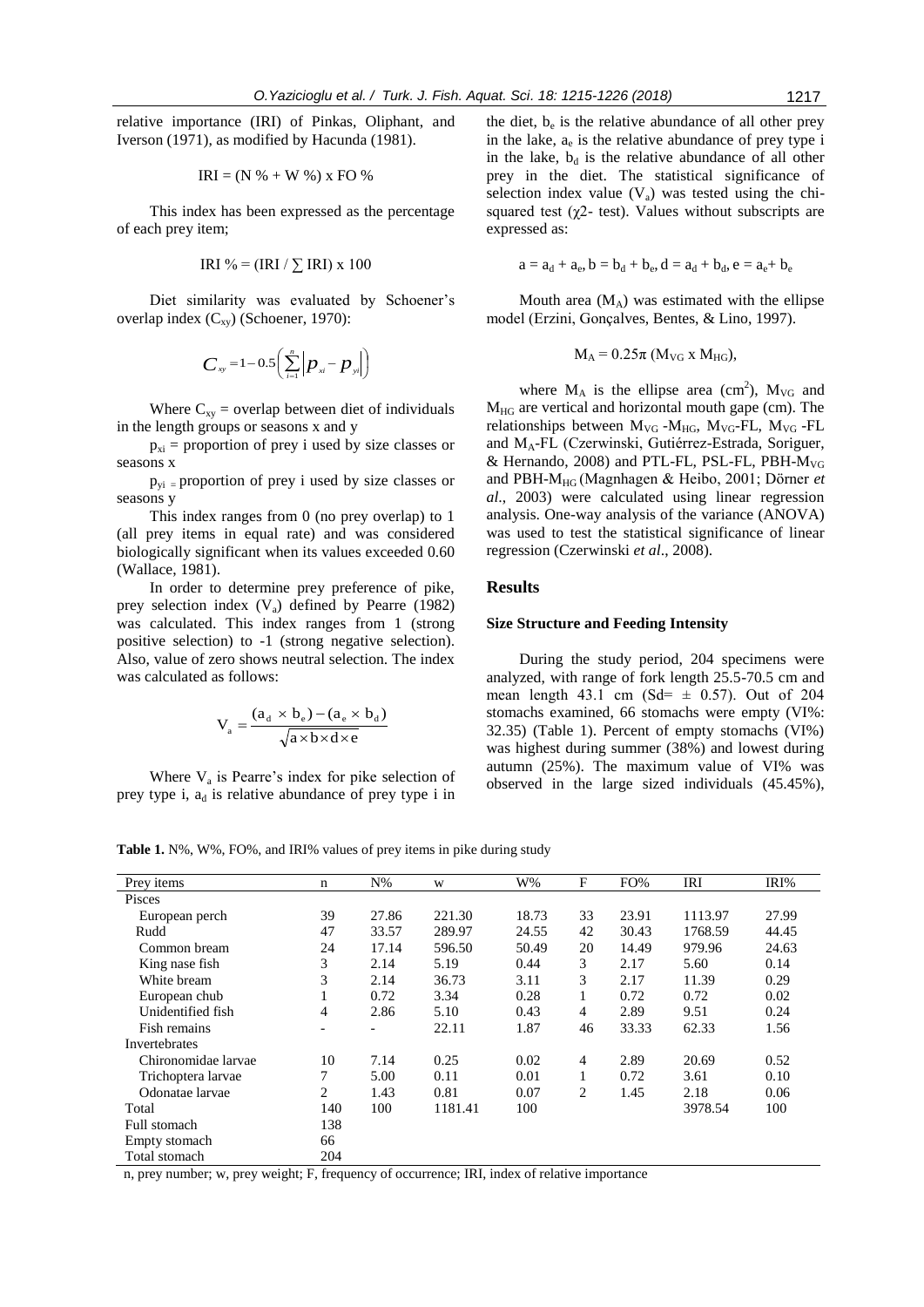

**Figure 1.** The mean fullness index (FI) and vacuity index (VI %) for seasons and length groups in pike inhabiting Lake Ladik.

while the minimum VI% value was determined for small individuals (23.81%) (Figure 1). There were not significant differences among seasonal VI% values  $(\chi^2 = 2.198, P > 0.05)$  and VI% values of length groups  $(\chi^2 = 5.014, P > 0.05)$ . The mean fullness index (FI) expressing the feeding intensity showed variation among seasons. The highest mean FI was recorded during autumn (1.35) and the lowest mean FI during summer (0.81), followed by winter (0.83). The mean value of FI was highest for the small size class (1.51) and lowest in the large class (0.19) (Figure 1). There were significant differences in the mean FI values between seasonal groups (Kruskal-Wallis test, P<0.05) and the size groups (Kruskal-Wallis test, P<0.001).

#### **General Diet Composition**

The diet of pike in Lake Ladik was composed of 10 different food items belonging to two major groups (fishes and invertebrates). A total of 140 identifiable prey items were found in the stomachs of the 138 pikes. The number of food items per non-empty stomach ranged between 1 and 7, with a mean of 1.41  $(Sd= \pm 0.9477)$ . The mean prey weight per stomach was as  $8.56$  g (Sd=  $\pm$  14.54).

The main food items of pike were fishes. Among them, rudd and European perch were present in highest abundance ( $N\% = 33.57$  and  $N\% = 27.86$ ) and had the highest frequency of occurrence  $(FO\% =$  $30.43$  and  $FO% = 23.91$  in the pike stomach, respectively. Common bream and rudd were dominating by weight (W% =  $50.49$  and W% = 24.55) (Table 1). Invertebrates were also consumed by pike in very low rates. Among those invertebrates, the most consumed food item was Chironomidae larvae by percentage numbers and frequency of occurrence ( $N\% = 7.14$  and  $FO\% = 2.89$ ), while Odonatae larvae were dominating by weight  $(W\% =$ 0.07). According to the IRI%, rudd, European perch and common bream were the most important prey items, respectively. The importance levels of European perch and common bream were similar

throughout the year. Other prey taxa had less importance in diet, constituting 2.93% of the total IRI (Table 1). Cannibalism was not observed in pike population.

## **Seasonal Variations in Diet**

The diet of pike showed seasonal variation. The most important food type was prey fishes in all seasons, and the dominant species were European perch, rudd and common bream. White bream was absent from the diet of pike during winter, while king nase fish was not represent during in spring. European chub was only consumed by pike during winter. Similarly, invertebrates were absent from the diet during winter. The most important prey items were European perch (IRI% = 38.42), rudd (IRI% = 34.88) and common bream (IRI% = 22.41) during spring. The main food type was common bream  $\text{IRI\%}$  = 53.02) and rudd (IRI%  $= 31.11$ ) during summer and European perch (IRI% =  $67.52$ ) and rudd (IRI% = 26.46) during autumn. Rudd (IRI $% = 61.11$ ) and common bream  $\text{(IRI)}\% = 33.22$  were the most important prey items during winter (Figure 2).

According to the Schoener's overlap index values, diet overlap was higher than 0.60 between spring and autumn, and spring and winter. There was a very low degree of dietary overlap between the other paired seasons (C<0.60) (Table 2).

#### **Diet in Relation to Fish Length**

Diet composition varied with length class in pike. Rudd and common bream were present in the diet of all length groups. European chub and king nase fish were consumed by the medium size group. Invertebrates were only consumed by the small size group. The importance of common bream increased with length group in the diet of pike, while importance of European perch and rudd decreased with increasing length. Rudd (IRI $\% = 51.86$ ) and European perch  $(IRI% = 38.38)$  were the most important prey fish in small size class. The most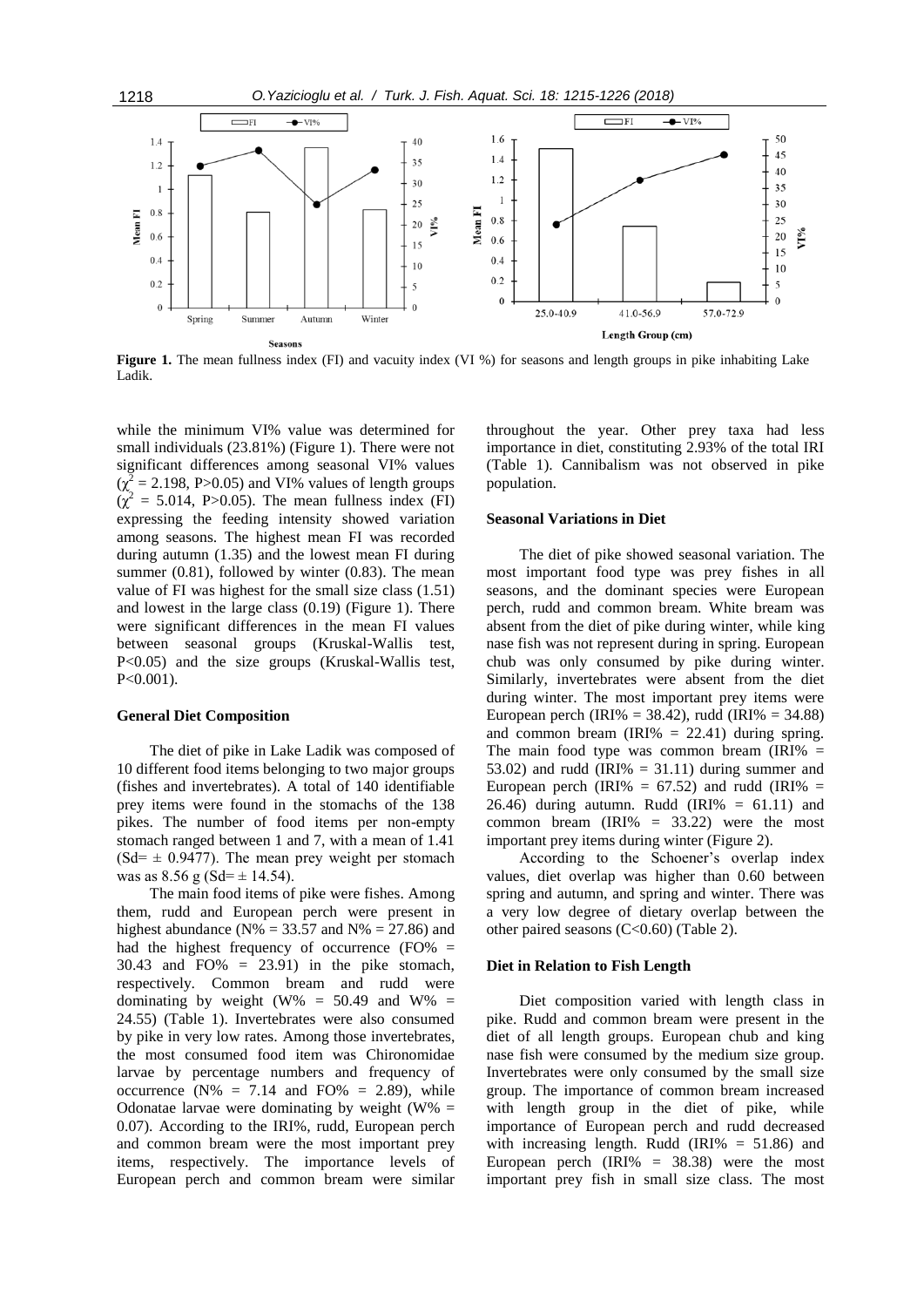

**Figure 2.** Seasonal variation in the diet composition by IRI % in pike from Lake Ladik (P.f = *Perca fluviatilis*, S.e = *Scardinius erythrophthalmus*, A.b =*Abramis brama*, S.c = *Squalius cephalus*, C.r = *Chondrostoma regium*, B.b = *Blicca bjoerkna*, Odon. lar = Odonatae larvae, Trichop. lar = Trichoptera larvae, Chiron. lar = Chironomidae larvae).

**Table 2.** Schoener overlap index values of dietary of pike by season

| $\mathbf{v}_{xy}$                                                                          | Spring                   | Summer | Autumn                   | Winter |
|--------------------------------------------------------------------------------------------|--------------------------|--------|--------------------------|--------|
| Spring                                                                                     | -                        |        |                          |        |
| Summer                                                                                     | 0.5635                   | -      |                          |        |
| Autumn                                                                                     | $0.7442*$                | 0.5749 | $\overline{\phantom{0}}$ |        |
| Winter                                                                                     | $0.6436*$                | 0.5288 | 0.4749                   | -      |
| $\mathbf{a}_1, \mathbf{a}_2, \ldots, \mathbf{a}_{n-1}, \mathbf{a}_n, \ldots, \mathbf{a}_n$ | the contract of the con- |        |                          |        |

\* Statistically significant

**Table 3.** IRI% values of prey items in pike depending on length groups

|                     | IRI%                  |                       |                          |  |  |
|---------------------|-----------------------|-----------------------|--------------------------|--|--|
| Food items          | Small length group    | Medium length group   | Large length group       |  |  |
|                     | $(25.0 - 40.9$ cm FL) | $(41.0 - 56.9$ cm FL) | $(57.0-72.9$ cm FL)      |  |  |
| Pisces              |                       |                       |                          |  |  |
| European perch      | 38.38                 | 20.81                 |                          |  |  |
| Rudd                | 51.86                 | 33.80                 | 30.53                    |  |  |
| Common bream        | 6.91                  | 40.28                 | 67.32                    |  |  |
| King nase fish      |                       | 0.90                  | $\overline{\phantom{a}}$ |  |  |
| White bream         | 0.08                  | 0.75                  | $\overline{\phantom{a}}$ |  |  |
| European chub       |                       | 0.11                  | -                        |  |  |
| Unidentified fish   | 0.04                  | 0.88                  |                          |  |  |
| Fish remains        | 0.88                  | 2.47                  | 2.15                     |  |  |
| Invertebrates       |                       |                       |                          |  |  |
| Chironomidae larvae | 1.43                  |                       | $\overline{\phantom{a}}$ |  |  |
| Trichoptera larvae  | 0.25                  |                       | $\overline{\phantom{a}}$ |  |  |
| Odonatae larvae     | 0.15                  |                       |                          |  |  |
| Full stomach        | 64                    | 68                    | 6                        |  |  |
| Empty stomach       | 20                    | 41                    | 5                        |  |  |
| Total stomach       | 84                    | 109                   | 11                       |  |  |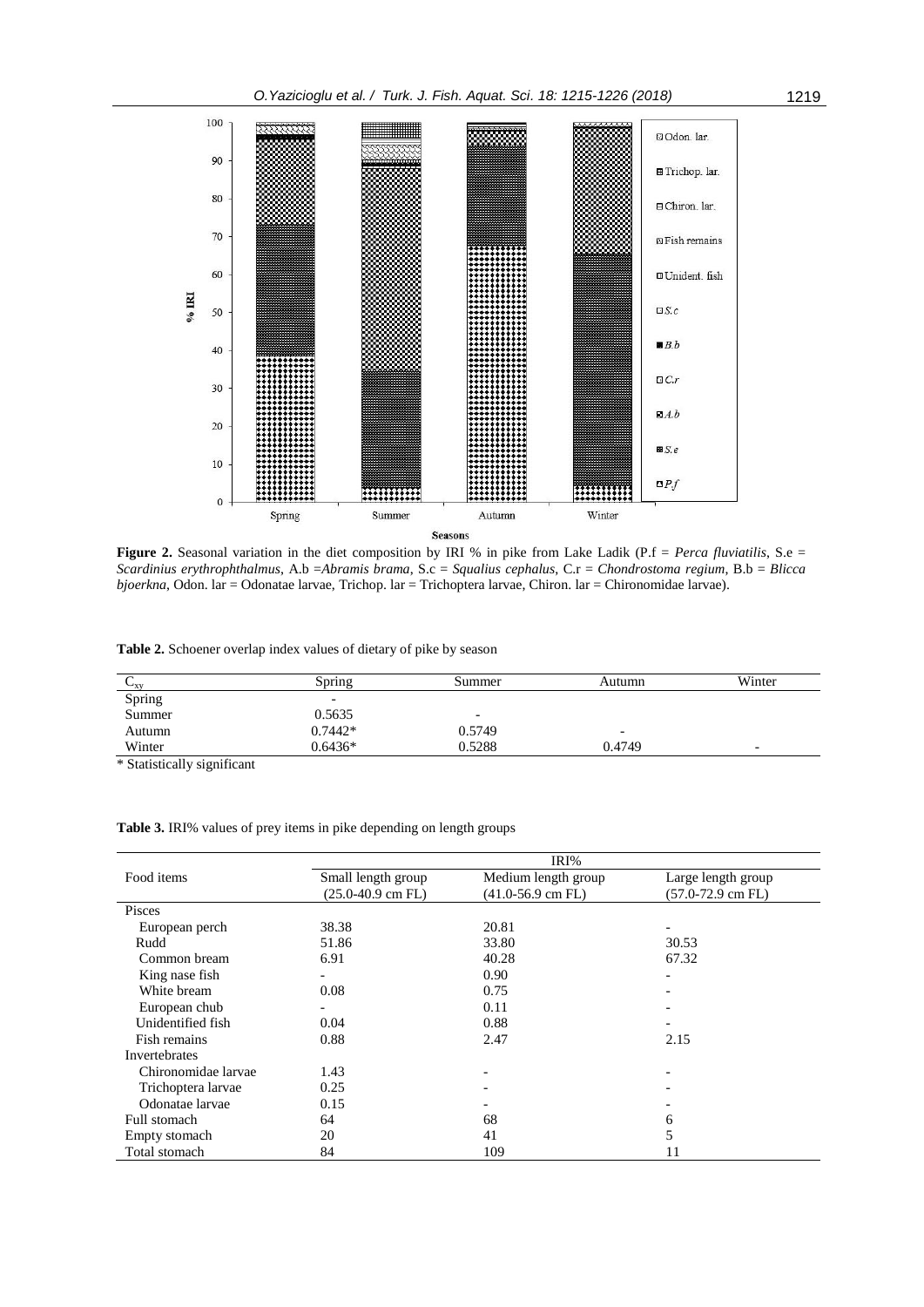important food item of medium size group was common bream, rudd and European perch with IRI%  $= 40.28$ , 33.80 and 20.81, respectively. The most important food item was common bream with  $IRI% =$ 67.32 in large size class, followed by rudd (IRI  $% =$ 30.53) (Table 3). Schoener's index showed a significant overlap (C= 0.768) in diet of small and medium sized group. A significant dietary overlap was not observed between small-large size group (C=  $(0.451)$  and medium-large size group  $(C= 0.529)$ .

#### **Prey Fish Abundance and Prey Selection**

The prey community sampling conducted between November 2009 and October 2010 showed that, Rudd was the most abundant fish species with 34.10% in Lake Ladik, followed by European perch with 26.21%, common bream with 24.03%, white

bream with 12.26%, Prussian carp with 1.94%, pike with 1.10%, king nase fish with 0.24% and European chub with 0.12% respectively.

According to the prey selection index  $(V_a)$ , European perch ( $V_a = 0.139$ ,  $\chi^2 = 3.86$ , P<0.05) was the most preferred prey item in small sized group. Similarly, rudd was positively selected but its selection index was not statistically significant (P>0.05). White bream (V<sub>a</sub> = -0.209,  $\chi^2 = 8.786$ , P<0.01) was negatively selected by small size pike. Also, common bream ( $V_a = -0.096$ ) was negatively selected but its selection index was not significant  $(\chi^2)$  $= 1.944$ , P $> 0.05$ ) (Figure 3).

In medium sized group, king nase fish was the most preferred prey fish ( $V_a = 0.169$ ,  $\chi^2 = 5.752$ , P<0.05). Additionally, European perch, common bream and European chub were positively selected but their selection indexs were not statistically



**%prey fish number in lake** %prev fish number in diet

**Figure 3.** Pearre's selectivity index of the prey fishes in small length group. \* Statistically significant (P<0.05)



%prey fish number in lake %prey fish number in diet **Figure 4.** Pearre's selectivity index of the prey fishes in medium length group.

\* Statistically significant (P<0.05)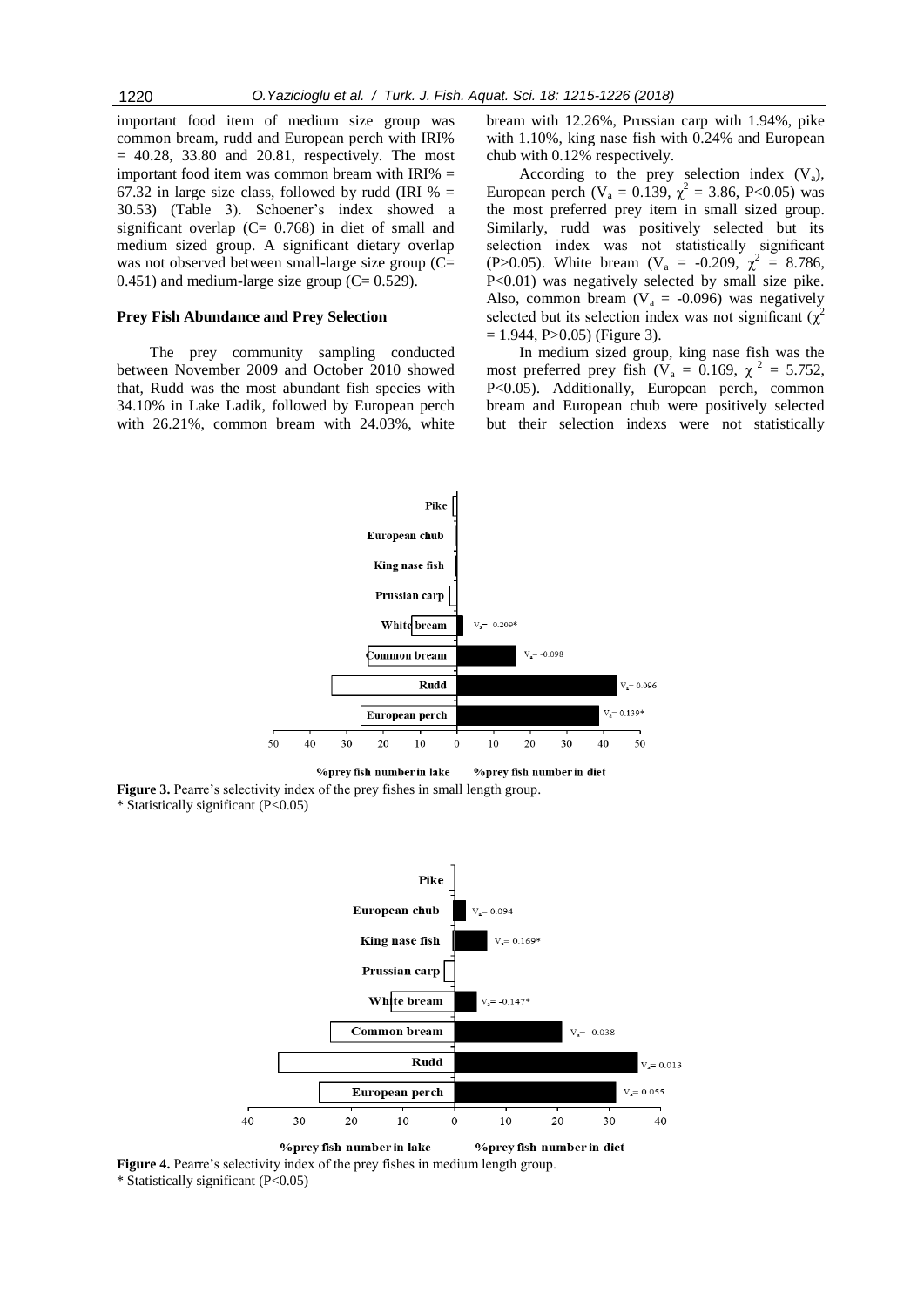significant (P>0.05). White bream (V<sub>a</sub> = -0.147,  $\chi^2$  = 4.339, P<0.05) and common bream ( $V_a$ = -0.038) were negatively selected but common bream's selection index was not significant ( $\chi^2$  = 0.294, P>0.05) (Figure 4).

In the large sized class, common bream ( $V_a$  = 0.337) was the most preferred prey item and its selection index was statistically significant ( $\chi^2$  = 22.731, P<0.01). Similarly, rudd  $(\overline{V}_a = 0.090)$  was positively selected by large pike but, its selection index was not statistically significant  $(P>0.05)$  (Figure 5).

#### **Mouth Dimensions of Pike and Prey-Predator Relationships**

The min, max, mean, and standard deviation values of vertical mouth gape  $(M_{VG})$ , horizontal mouth gape ( $M_{HG}$ ), mouth area ( $M_A$ ), and fork length (FL) in pike samples and the min, max, mean, and standard deviation values of total body length (PTL), standard body length (PSL), and body height (PBH) of prey fishes are summarized in Table 4.

The relationships between  $M_{VG}$ - $M_{HG}$ ,  $M_{VG}$ -FL,



**Figure 5.** Pearre's selectivity index of the prey fishes in large length group.

\* Statistically significant (P<0.05)

**Table 4.** Values of mouth dimensions of predator, prey sizes, and predator length from Lake Ladik

| Measurements (cm)                     | n   | Min  | Max   | Mean  | Sd    |
|---------------------------------------|-----|------|-------|-------|-------|
| Vertical mouth gape $(M_{\rm VG})$    | 204 | 3.49 | 9.40  | 5.95  | 1.152 |
| Horizontal mouth gape $(M_{HG})$      | 204 | 2.01 | 8.80  | 5.28  | 1.213 |
| Mouth area $(M_A)$ (cm <sup>2</sup> ) | 204 | 5.78 | 64.94 | 25.64 | 8.800 |
| Prey total body length (PTL)          | 41  | 8.00 | 19.40 | 12.01 | 2.927 |
| Prey standard body length (PSL)       | 50  | 6.70 | 16.40 | 10.03 | 2.459 |
| Prey body height (PBH)                | 49  | 1.32 | 5.41  | 2.88  | 1.079 |
| Predator length (FL)                  | 204 | 25.5 | 70.5  | 43.1  | 8.165 |

n, number of samples; Min, minimum; Max, maximum; Sd, standard deviation

Table 5. Relationships between mouth dimensions (M<sub>VG</sub>, M<sub>HG</sub> and M<sub>A</sub>)-predator length (FL), prey size (PTL and PSL)predator length (FL), and prey body height (PBH)-mouth dimension ( $M_{VG}$  and  $M_{HG}$ ) in pike

| <b>Relationships</b>  |     | a         |        |       |
|-----------------------|-----|-----------|--------|-------|
| $M_A = a+b.FL$        | 204 | $-23.502$ | 1.1389 | 0.757 |
| $M_{VG} = a+b.FL$     | 204 | 0.9227    | 0.1165 | 0.681 |
| $M_{HG} = a+b.FL$     | 204 | $-0.0449$ | 0.1234 | 0.691 |
| $M_{VG} = a+b.M_{HG}$ | 204 | 1.4987    | 0.8433 | 0.787 |
| $PTL = a + b. FL$     | 41  | $-3.1233$ | 0.3805 | 0.615 |
| $PSL = a + b. FL$     | 50  | $-0.5476$ | 0.2608 | 0.576 |
| PBH= $a+ b.MVC$       | 49  | $-2.5901$ | 1.0825 | 0.822 |
| $PBH = a+b.MHG$       | 49  | $-2.5784$ | 1.1358 | 0.804 |

n, number of samples; a and b: parameters of relationship;  $r^2$ , coefficient of determination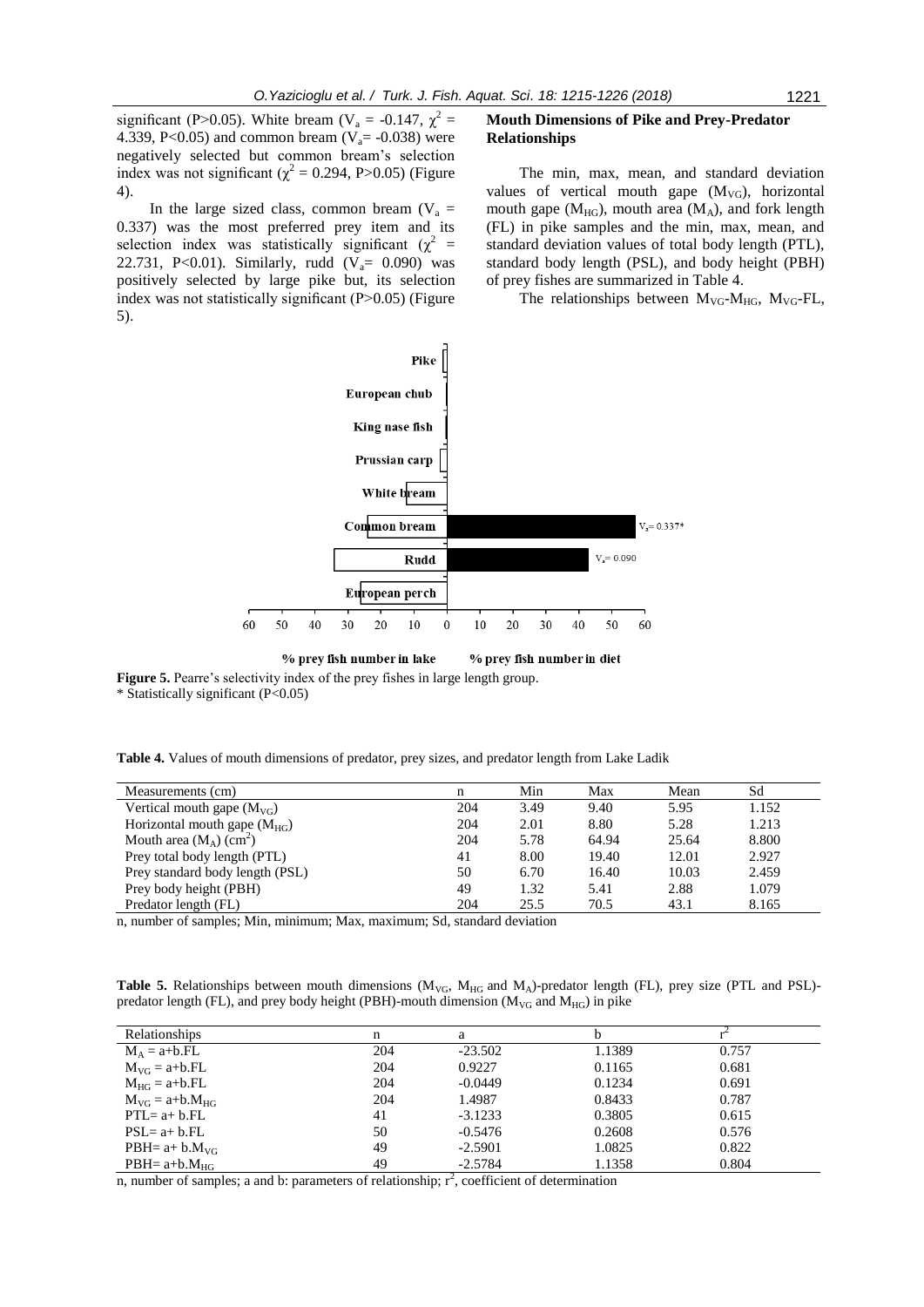

Predator Length (FL) (cm)

**Figure 6**. Linear regressions of prey total body length (PTL) and prey standard body length (PSL) on predator length (FL) in pike.

 $M_{VG}$  –FL,  $M_A$ -FL, PTL-FL, PSL-FL, PBH- $M_{VG}$  and  $PBH-M<sub>HG</sub>$  are given in Table 5. The results of all regressions analysis showed positive  $(r^2 > 0.57)$  and significant linear relationships (ANOVA, P<0.001). Strongest linear relationships were found between PBH-  $M_{VG}$  and PBH-  $M_{HG}$  respectively (P<0.001, r<sup>2</sup> > 0.790). The maximum PTL was determined as 19.4 cm. The total body length of the fish consumed by pike was up to 22% and 40% of pike length, with a mean of 30% (Table 4). The length of pike was significantly (P<0.001) related to both PTL and PSL. Prey length (PTL and PSL) increased with fork length of pike (Figure 6).

## **Discussions**

In this study, of the 204 stomachs examined, 66 were empty (32.35 %). The percentage of empty stomach (VI%) was lower than in other with 54.5% in The Green River Basin (Tyus & Beard, 1990), 53.5% in Feldberger Haussee (Wysujack *et al*., 2001), 54.3% in Çivril Lake (Alp *et al*., 2008), while VI% value was similar with previous researches which 32.8% in Lake Trasimeno (Lorenzoni *et al*. 2002), 37% in Karamık Lake (Çubuk, Balık, Özkök, & Uysal, 2006). This may be due to differences in sampling method, climate features of the study field, residence time on nets of fish.

Our study indicated that feeding intensity (FI) and vacuity index values (VI%) varied between seasons. According to Bowman and Bowman (1980), the vacuity index (VI%) is an inverse indication of feeding intensity. Similarly, we found that feeding intensity was highest during autumn (1.35) when VI% was lowest (25%), while feeding intensity was lowest during summer (0.81) when VI% was highest (38%). Mann (1976) suggested that the VI% was highest during summer. The vacuity index (VI%) value in Karamık Lake was correspond our finding and it was

highest during summer (Çubuk *et al.,* 2006). The variations in feeding intensity (FI) and VI% value by seasons may probably be attributed to high water temperature, which increase digestion rate and metabolism of fish (Yılmaz, Gaffaroğlu, Polat, & Emiroğlu, 2010), decrease foraging activity (Chapman & Mackay, 1990). The increase in the empty stomach ratio (VI%) in summer may be caused by increased rate of metabolism at higher temperature. Many studies reported that there is a simple proportional dependency between feeding intensity and water temperature (Mann, 1976; Chapman & Mackay, 1990; Lorenzoni *et al*., 2002). Water temperature is known to be one of the main factors influencing the rate of feeding in fishes (Weatherley & Gill, 1987). The feeding intensity also decreased with increasing fish length in Lake Ladik. Similar results have also been found in Lake Çivril (Alp *et al*., 2008). Chapman, Mackay, and Wilkinson (1989) stated that high feeding frequency was more apparent in small pike and same researchers found out a negative relationship between VI% value and frequency of occurrence of invertebrates.

The pike exhibited mostly a piscivorous feeding feature in Lake Ladik. Besides, insectivorous feeding was also observed at low ratio. Similar feeding habits have been observed in several different habitats (Kangur & Kangur, 1998; Lorenzoni *et al*., 2002; Amundsen *et al.*, 2003; Persson, Bertolo, & De Roos, 2006). However, the diet of pike inhabiting different habitats has a broad prey food types from invertebrates to vertebrates including mammalian prey (Sammons, Scalet, & Neumann, 1994; Elvira, Nicola, & Almodovar, 1996; Soupir *et al*., 2000; Liao, Pierce, & Larscheid, 2002). Compared with previous studies (Elvira *et al*., 1996; Soupir *et al*., 2000; Çubuk *et al*., 2006; Alp *et al*., 2008), which has wide food spectrum, pike exhibited specialist feeding habit in Lake Ladik. These variations in diet composition may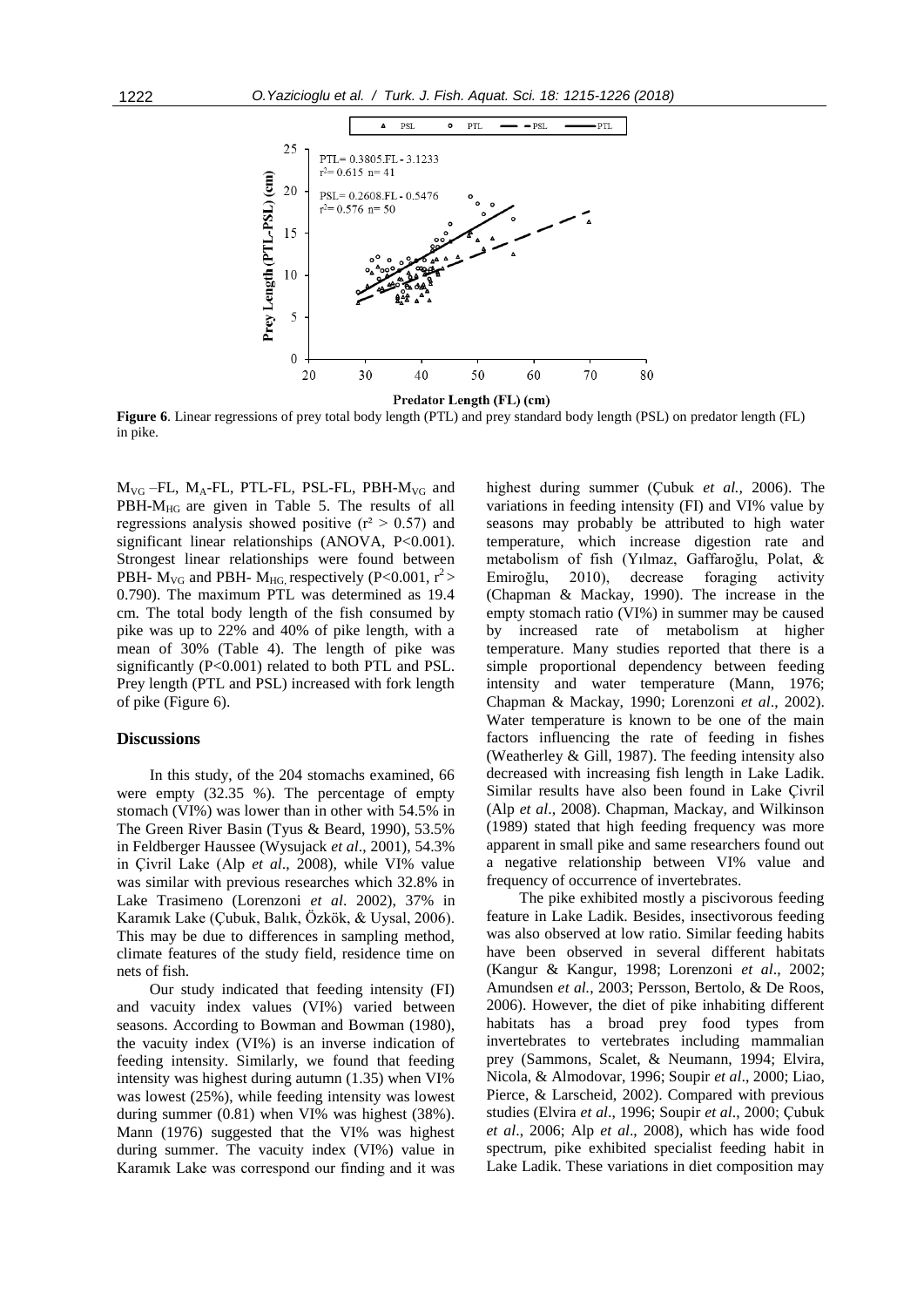resulted from food selection by pike, size of pike, distribution and seasonal abundance of prey, and availability of prey source. Cannibalism (intraspecific predation) did not occur in three size groups of pike in Lake Ladik. The same results were obtained in previous studies (Sammons *et al*., 1994; Liao *et al*. 2002; Lorenzoni *et al*., 2002; Amundsen *et al*., 2003). It was hypothesized that cannibalism does not appear because of the vulnerability and excess abundance of prey fishes and low density of pike population in this lake. Alp *et al*. (2008) stated that intraspecific predation was not observed in the small and medium sized pike, but it was significant in large sized group in Lake Çivril. Craig (1996) reported that occurrence of cannibalism changed depending on availability of prey fish and pike density.

It is generally accepted that pike showed seasonal changes in their diet composition (Soupir *et al*., 2000; Lorenzoni *et al*., 2002; Çubuk *et al*., 2006; Alp *et al*., 2008). The data of this study verify this statement. Our result indicated that predation on prey fishes varied seasonally in pike and fishes were of high importance in the diet of northern pike during all season. On the other hand, invertebrates consumed by pike was not important in diet, as they were consumed at low rate during all seasons. Similar findings about seasonal variation of feedings were obtained in different pike populations (Sammons *et al*., 1994; Little, Tonn, Tallman, & Reist, 1998; Soupir *et al*., 2000; Lorenzoni *et al*., 2002; Liao *et al*. 2002; Çubuk *et al*. 2006; Alp *et al*., 2008; Flinders & Bonar, 2008). These variations of seasonal diet can be associated to seasonal distribution and availability of the different food sources in habitat. Chapman and Mackay (1990) reported that feeding strategies of piscivorous pike can be modified with availability of different food items that have a high proportion of invertebrate prey.

Prey fishes were the most consumed food type in all length groups. In addition, invertebrates were only eaten by small length pikes. The importance of invertebrates decreased in diet with increasing the length of the pike. Our findings indicated that small pike exhibited a generalist feeding feature, consuming both prey fish and invertebrate, while medium and large individuals were specialists, feeding on prey fish. The specimens larger than 40 cm FL consumed exclusively prey fishes in this lake. Similarly, Alp *et al*. (2008) stated that large size individuals (> 40 cm FL) fed on prey fishes only while, small (20-30 cm FL) and medium sized (30-40 cm FL) pike consumed both prey fish and invertebrate in Lake Çivril. The pike longer than 50 cm fed solely whitefish (*Coregonus lavaretus*) in Pasvik watercourse (Amundsen *et al*., 2003) and fed on exclusively prey fish and crayfish in Ruidera Lakes (Elvira *et al*., 1996). In contrast, Chapman *et al*. (1989) indicated that foraging on invertebrates was not limited to smaller pike and instead that invertebrates were found in the stomach of 24-60 cm standard body length pike from several lakes in Canada. The several studies also

found size-related changes in the feeding of different pike populations (Mann, 1982; Eklöv & Hamrin, 1989; *Sammons et al.,* 1994; Kangur & Kangur, 1998; Çubuk *et al*., 2006). This change based on length may be result from maximum energy requirement and gape-size limited in predator. Hubenova and Zaikov (2013) reported that pike preferred prey fish that can deliver maximum energy with minimum effort made by them in experimental study. According to the experimental study, Nilsson and Brönmark (2000) stated that the relationship between body length and maximum swallow prey depth can be used to estimate gape-size limits.

In this study, European perch was the most preferred prey item in small sized group, while, king nase fish was the most preferred prey fish in medium sized class. In large sized class, common bream was the most preferred food item. White bream and common bream were negatively selected by small and medium size pikes in Lake Ladik. White bream and common bream were negatively selected due to morphology of prey fish and mouth gape size of predator. Many authors reported that pike was selective predator that prefers fishes with elongated, cylindrical body and soft fins in different habitats (Mann, 1982; Nilsson & Brönmark, 2000; Alp *et al*., 2008). Prey selection may be affected by gape of mouth of predator, dorsal fin ray type and abundance of prey fish, as well as shape, size, and height of their body. The previous studies have reported that pikes preferred soft-rayed fish species (Eklöv & Hamrin, 1989; Tyus & Beard, 1990) and shallow-bodied prey over deep-bodied prey (Nilsson & Brönmark, 1999). Alp *et al*. (2008) indicated that *Chondrostoma meandrense*, *Gobio gobio* and *Tinca tinca* were the most preferred prey fish, while *Hemigrammocapoeta kemali* and *Aphanius anatolia* were negatively selected by pike in Lake Çivril.

In this study, the estimated linear relations between  $M_A$ -FL,  $M_{VG}$ -FL,  $M_{HG}$ -FL, and  $M_{VG}$ - $M_{HG}$ were highly significant (ANOVA, P<0.001).  $M_A$ ,  $M_{VG}$ and  $M_{HG}$  tend to increase with predator length. Nilsson and Brönmark (2000) found that gape size was linearly related to total body length in pike population. Magnhagen and Heibo (2001) reported that the size of gape increased with total body length in pike samples. The prey body height (PBH) changed as a function of vertical and horizontal mouth gape in Lake Ladik. Likewise, Magnhagen and Heibo (2001) suggested that mean prey depth and predator gape size were significantly correlated. Nilsson and Brönmark (2000) indicated that prey body depth increased with total body length in pike population.

Our results showed that there was a statically significant relationship between PTL-FL (P<0.001,  $r^2$ )  $= 0.615$ ) and PSL-FL (P<0.001, r<sup>2</sup> = 0.576). The mean length of prey fish increased significantly with the size of pike in this lake. Findings in this study are consistent with previous studies (Mann, 1982: Little *et al*., 1998; Wysujavk *et al*., 2001; Amundsen *et al*.,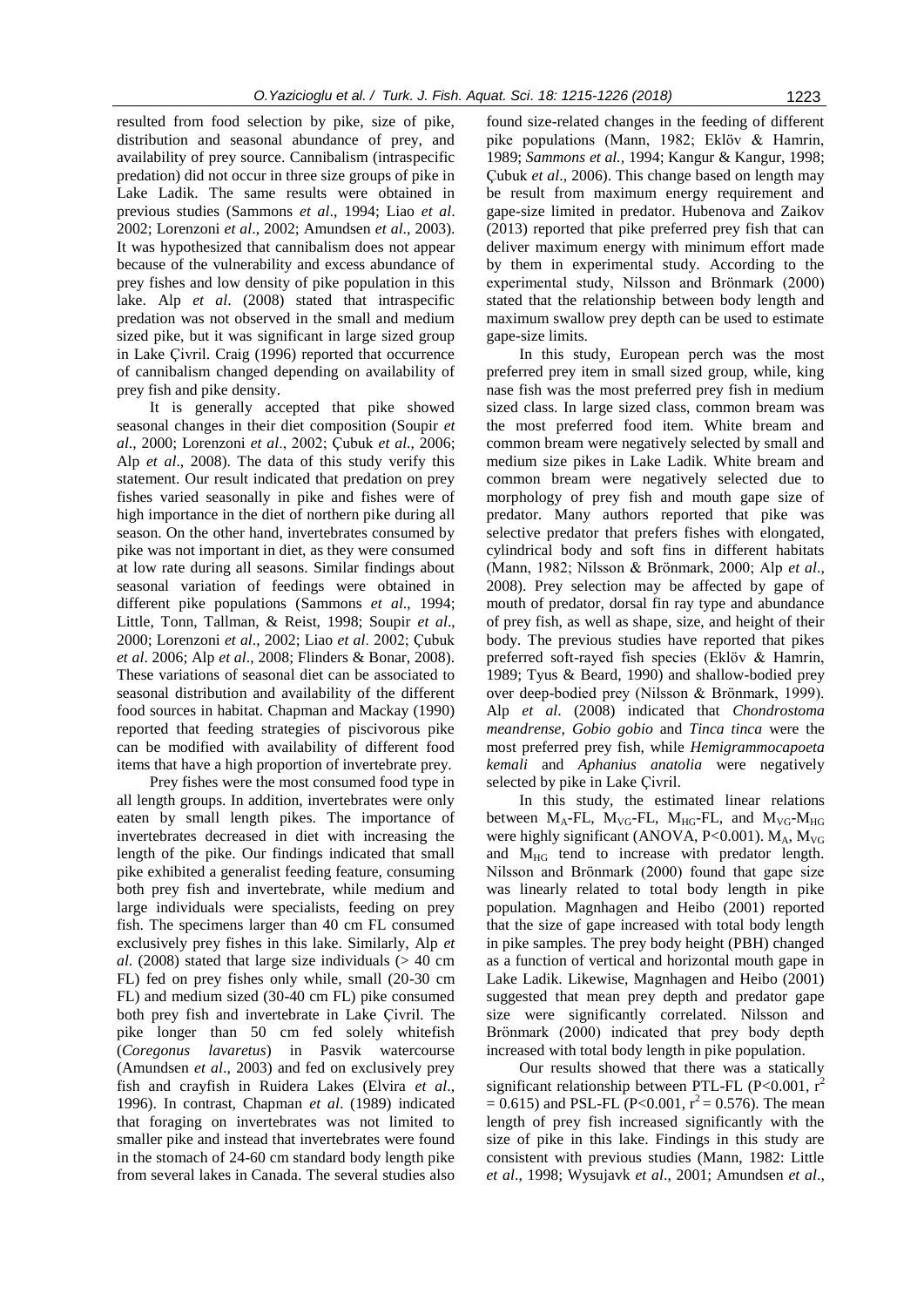2003). Besides, Liao *et al*. (2002) indicated that large pike tended to consume large prey fish in Spirit Lake. The total body length of prey fishes consumed by pike ranged from 8.0 to 19.4 cm in Lake Ladik. The largest prey fish consumed by pike was common bream. The size of prey fishes was approximately 22-40% of pike's length, with 30% of mean. The pikes are able to consume prey up to between 20 to 60% of their length (Nursall, 1973; Little *et al*., 1998; Amundsen *et al*., 2003). The variation in the size of prey fishes may be due to body depth of prey (Nilsson & Brönmark, 2000), gape size of pike (Hart &Hamrin, 1988; Nilsson & Brönmark, 2000) and dorsal fin type of prey fishes (Eklöv & Hamrin, 1989; Tyus & Beard, 1990).

The present study revealed that pike was the selective predator and showed intensively piscivorous feeding feature. The mean length of prey fishes consumed by pike generally increased with predator size. The high biomass of cyprinid species in the Lake Ladik provides a good feeding status for pike population. Predation on cyprinid species is very important for biomanipulation so, pike can be suitable for reduction of cyprinid species. Also, this study demonstrates that since pike fed mostly on fishes during all seasons and all length groups, it can play a major role struggle against eutrophication.

## **Acknowledgements**

This study was financially supported by Ondokuz Mayıs University (Project No: PYO. 1901.09.005). The authors thank to A. Düzenli and S. Düzenli for their help during sampling.

## **References**

- Alp, A., Yeğen, V., Yağcı-Apaydın, M., Uysal, R., Biçen, E., & Yağcı, A. (2008). Diet Composition and Prey Selection of Pike, *Esox lucius,* in Çivril Lake, Turkey. *Journal of Applied Ichthyology*, *24*, 670-677. http://dx.doi.org/10.1111/j.1439-0426.2008.01119.x
- Amundsen, P-A., Bøhn, T., Popova, O.A., Staldvik, F.J., Reshetnikov, Y.S., Kashulin, N.A., & Lukin, A.A. (2003). Ontogenetic Niche Shifts and Resource Partitioning in A Subarctic Piscivore Fish Guild. *Hydrobiologia*, *497*, 109-119. http://dx.doi.org/10.1023/A:1025465705717
- Apaydin Yagci, M., Yilmaz, S., Yazicioglu, O., & Polat, N. (2015). The Zooplankton Composition of Lake Ladik (Samsun, Turkey). *Turkish Journal of Zoology*, *39*, 652-659. http://dx.doi.org/10.3906/zoo-1312-54
- Berg, J. (1979). Discussion of Methods of Investigating The Food of Fishes, with Reference to A Preliminary Study of The Prey of *Gobiusculus flavenscens* (Gobiidae). *Marine. Biology, 50*, 263-273.
- Bowman, R.E., & Bowman, E.W. (1980). Diurnal Variation in The Feeding Intensity and Catchability of Silver Hake (*Merluccius bilinearis*). *Canadian Journal of Fisheries and Aquatic Sciences*, *37*, 1565-1572. http://dx.doi.org/10.1139/f80-202
- Bulut, İ. (2012). Türkiye'nin Yüzen Adaları (I. Baskı).

Erzurum, Türkiye, Megaofset Matbacılık, 181 s.

Chapman, L.J., & Mackay, W.C. (1990). Ecological Correlates of Feeding Flexibility in Northern Pike (*Esox lucius*). *Journal of Freshwater Ecology*, *5*(3), 313-322.

http://dx.doi.org/10.1080/02705060.1990.9665245

- Chapman, L.J., Mackay, W.C., & Wilkinson, C.W. (1989). Feeding Flexibility in Northern Pike (*Esox lucius*): Fish Versus Invertebrate Prey. *Canadian Journal of Fisheries and Aquatic Sciences*, *46*(4), 666-669. http://dx.doi.org/10.1139/f89-085
- Craig, J.F. (1996). Population Dynamics, Predation and Role in The Community. In J.F. Craig (Eds.), *Pike: biology and exploitation*, (pp. 201-2017). London, England, Chapman and Hall, 298 p.
- Craig, J.F. (2008). A Short Review of Pike Ecology. *Hydrobiologia*, *601*, 5-16. http://dx.doi.org/10.1007/s10750-007-9262-3
- Çubuk, H., Balık, İ., Özkök, R., & Uysal, R. (2006). Karamık Gölü'ndeki (Afyonkarahisar/Türkiye) Turna Balıklarının (*Esox lucius* L., 1758) Beslenmesi. I. Balıklandırma ve Rezarvuar Yönetimi Sempozyumu. 7-9 Şubat 2006; Antalya,141-150.
- Czerwinski, I.A., Gutiérrez-Estrada, J.C., Soriguer, M.C., & Hernando, J.A. (2008). Morphometric Relations for Body Size and Mouth Dimensions for Four Fish Species in The Strait of Gibraltar. *Acta Ichthyologica Et Piscatoria*, *38*(2), 81-90. http://dx.doi.org/10.3750/AIP2008.38.2.01
- Dörner, H., Berg, S., Jacobsen, L., Hülsmann, S., Brojerg, M., & Wagner, A. (2003). The Feeding Behaviour of Large Perch *Perca Fluviatilis* (L.) in Relation to Food Availability: A Comparative Study. *Hydrobiologia*, 506-509, 427-434. http://dx.doi.org/10.1023/B:HYDR.0000008608.2286 9.99
- Eklöv, P., & Hamrin, S.F. (1989). Predatory Efficiency and Prey Selection: Interactions Between Pike *Esox lucius*, Perch *Perca fluviatilis* and Rudd *Scardinius erythrophthalmus*. *Oikos*, *56*(2), 149-156. http://dx.doi.org/10.2307/3565330
- Elvira, B., Nicola, G.G., & Almodovar, A. (1996). Pike and Red Swamp Crayfish: A New Case on Predator-Prey Relationship Between Aliens in Central Spain.<br>
Journal of Fish Biology, 48, 437-446. *of Fish Biology*, 48, http://dx.doi.org/10.1111/j.1095-8649.1996.tb01438.x
- Erzini, K., Gonçalves, J.M.S., Bentes, L., & Lino, P.G. (1997). Fish Mouth Dimensions and Size Selectivity in A Portuguese Long-Line Fishery. *Journal of Applied Ichthyology*, *13*, 41-44. http://dx.doi.org/10.1111/j.1439-0426.1997.tb00097.x
- Flinders, J.M., & Bonar, S.A. (2008). Growth, Condition, Diet, and Consumption Rates of Northern Pike in Three Arizona Reservoirs. *Lake and Reservoir Management*, *24*(2), 99-111. http://dx.doi.org/10.1080/07438140809354054
- Fricke, R., Bilecenoğlu, M., & Sarı, H.M. (2007). Annotated Checklist of Fish and Lamprey Species of Turkey, Including A Red List of Threatened and Declining Species*. Stuttg. Beitr. Nat.kd., (Biol.), 706*, 1-169
- Hacunda, J.S. (1981). Trophic Relationships Among Demersal Fishes in A Coastal Area of the Gulf of Marine. *Fishery Bulletin*, *79*(4), 775-788.
- Hambright, K.D., Drenner, R.W., McComas, S.R., & Hairston, N.G. (1991). Gape-Limited Piscivores, Planktivore Size Refuges, and The Trophic Cascade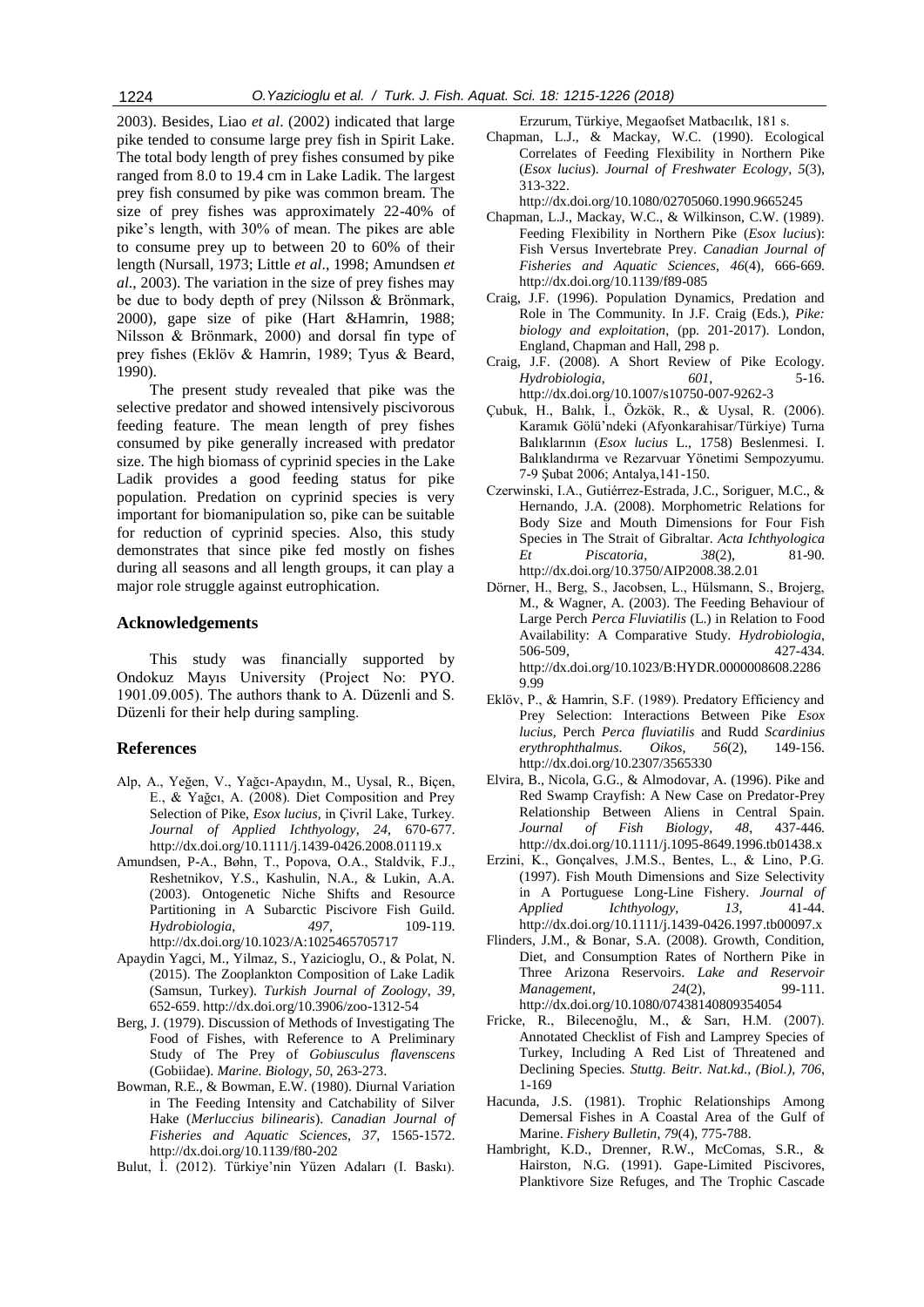Hypothesis. *Archiv für Hydrobiologie, 121*, 389-404.

- Hart, P., & Hamrin, S. (1988). Pike as A Selective Predator. Effect of Prey Size, Availability, Cover and Pike Jaw Dimensions. *Oikos*, *51*(2), 220-226. http://dx.doi.org/10.2307/3565645
- Hubenova, T., & Zaikov, A. (2013). Prey Size Selectivity in Pike (*Esox lucius* L.) Fed with Crucian Carp (*Carassius auratus gibelio L.*)*. Bulgarian Journal of Agricultural Science,* Supplement *1*, 51-54.
- Hyslop, E. J. (1980). Stomach Contents Analysis-A Review of Methods and Their Application. *Journal of Fish Biology*, *17*, 411-429. http://dx.doi.org/10.1111/j.1095-8649.1980.tb02775.x
- Juanes, F., Buckel, J.A., & Scharf, F.S. (2002). Feeding Ecology of Piscivorous Fishes. In P.J.B. Hart & J.D. Reynolds (Eds.) (pp. 267-283), *Handbook of Fish Biology and Fisheries*, *Volume 1: Fish Biology*, Oxford, Blackwell Publishing Company, 413 pp.
- Indira, R., Prabhu Arachi, J.M.A., & Varadharajan, D. (2013). Food and Feeding Habits of Tilapiine Cichlid Fish *Oreochromis mossambicus* (Peters) From Pichavaram Mangrove, South East Coast of India*. International Journal of Pharmaceutical & Biological Archive*, *4*(1),157-169.
- Kangur, A., & Kangur, P. (1998). Diet Composition and Size-Related Changes in The Feeding of Pikeperch, *Stizostedion lucioperca* (Percidae) and Pike, *Esox lucius* (Esocidae) in The Lake Peipsi (Estonia). *Italian Journal of Zoology*, *65* Suppl, 255-259. http://dx.doi.org/10.1080/11250009809386828
- Liao, H., Pierce, J., & Larscheid, G. (2002). Diet Dynamics of The Adult Piscivorous Fish Community in Spirit Lake, Iowa, USA 1995-1997. *Ecology of Freshwater Fish*, *11*, 178-189. http://dx.doi.org/10.1034/j.1600- 0633.2002.00015.x
- Little, A.S., Tonn, W.M., Tallman, R.F., & Reist, J.D. (1998). Seasonal Variation in Diet and Trophic Relationships Within the Fish Communities of the Slave River, Northwest Territories, Canada. *Environmental Biology of Fishes*, *53*, 429-445. http://dx.doi.org/0.1023/A:1007433400648
- Lorenzoni, M., Corboli, M., Dörr, A.J.M., Giovinazzo, G., Selvi, S., & Mearelli, M. (2002). Diets of *Micropterus salmoidese* Lac. and *Esox lucius* L. in Lake Trasimeno (Umbria, Italy) and Their Diet Overlap. *Bull Fr Pêche Piscic*, *356/366*, 537-547.
- Magnhagen, C., & Heibo, E. (2001). Gape Size Allometry in Pike Reflects Variation Between Lakes in Prey Availability and Relative Body Depth. *Functional Ecology*, *15*(6), 754-762.
- Mann, R.H.K. (1976). Observations on The Age, Growth, Reproduction and Food of the Pike *Esox lucius* (L) in Two Rivers in Southern England. *Journal of Fish Biology*, *8*(2), 179-197. http://dx.doi.org/10.1111/j.1095-8649.1976.tb03930.x
- Mann, R.H.K. (1982). The Annual Food Consumption and Prey Preferences of Pike (*Esox lucius*) in The River Frome, Dorset. *Journal of Animal Ecology*, *51*(1), 81- 95. http://dx.doi.org/10.2307/4312
- Nelson, J.S. (2006). Fishes of The World (4th ed). Hoboken, New Jersey, John Wiley & Sons. 624 pp.
- Nilsson, P.A., & Brönmark, C. (1999). Foraging Among Cannibals and Kleptoparasites: Effects of Prey Size on Pike Behavior. *Behavioral Ecology*, *10*(5), 557- 566. http://dx.doi.org/10.1093/beheco/10.5.557
- Nilsson, P.A., & Brönmark, C. (2000). Prey Vulnerability to A Gape-Size Limited Predator: Behavioural and

Morphological Impacts on Northern Pike Piscivory. *Oikos*, *88*(3), 539-546. http://dx.doi.org/10.1034/j.1600-0706.2000.880310.x

- Nursall, J.R. (1973). Some Behavioral Interactions of Spottail Shiners (*Notropis hudsonius*), Yellow Perch (*Perca flavescens*), and Pike (*Esox lucius*). *Journal of The Fisheries Research Board of Canada*, *30*(8), 1161-1178. http://dx.doi.org/10.1139/f73-187
- Osman, A.G., Farrag, M.M., El Sayed, H.K., & Moustafa, M.A. (2013). Feeding Behavior of Lessepsian Fish *Etrumeus teres* (Dekay, 1842) from The Mediterranean Waters, Egypt. *The Egyptian Journal of Aquatic Research*, *39*(4), 275-282. https://doi.org/10.1016/j.ejar.2013.12.004
- Padmakumar, K.G., Bindu, L., Sreerekha, P.S., & Nitta, J. (2009). Food and Feeding Behaviour of the Golden Catfish, *Horabagrus brachysoma* (Gunther). *Indian Journal of Fisheries, 56*(2), 139-142.
- Pearre, S.J.R. (1982). Estimating Prey Preference by Predators: Uses of Various Indices, and A Proposal of Another Based on *x* 2 . *Canadian Journal of Fisheries and Aquatic Sciences*, *39*(6), 914-923. http://dx.doi.org/10.1139/f82-122
- Persson, L., Bertolo, A., & De Roos, A.M. (2006). Temporal Stability in Size Distributions and Growth Rates of Three *Esox lucius* L. populations a result of cannibalism? *Journal of Fish Biology*, *69*, 461-472. http://dx.doi.org/10.1111/j.1095-8649.2006.01113.x
- Pinkas, L., Oliphant, M.S., & Iverson, I.L.K. (1971). Food Habits of Albacore, Bluefin Tuna, and Bonito in California Waters. *Fish Bulletin*, *152*, 1-105.
- Polat, N., Yılmaz, S., & Yazıcıoğlu, O. (2012). Ladik Gölü'ndeki Ekonomik Öneme Sahip Balık Türlerinin Biyolojik Özelliklerinin Araştırılması (Rapor no. PYO.FEN.1901.09.005) Samsun, Ondokuz Mayıs Üniverstesi, 175 s.
- Polat, N., Yazıcıoğlu, O., Saygın, S., Yılmaz, S., & Zengin, M. (2015). Relationships Between Opercle Dimensions and Total Length of European perch (*Perca fluviatilis* L., 1758) Inhabiting Lake Ladik (Samsun, Turkey). *Journal of Limnology and Freshwater Fisheries Research*, *1*(2), 63-67. http://dx.doi.org/10.17216/LimnoFish-5000101373
- Prejs, A., Martyniak, A., Boroń, S., Hliwa, P., & Koperski, P. (1994). Food Web Manipulation in A Small, Eutrophic Lake Wirbel, Poland: Effects of Stocking with Juvenile Pike on Planktivorous fish. *Hydrobiologia, 275-276*(1), 65-70. http://dx.doi.org/10.1007/BF00026700
- Sammons, S.M., Scalet, C.G., & Neumann, R.M. (1994). Seasonal and Size-Related Changes in The Diet of Northern Pike from A Shallow Prairie Lake. *Journal of Freshwater Ecology*, *9*(4), 321-329. http://dx.doi.org/10.1080/02705060.1994.9664902
- Schoener, T. (1970). Nonsynchronous Spatial Overlap of Lizards in Patchy Habitats. *Ecology*, *51*(3), 408-418. doi: 10.2307/1935376
- Soupir, C.A., Brown, M.L., & Kallemeyn, L.W. (2000). Trophic Ecology of Largemouth Bass and Northern Pike in Allopatric and Sympatric Assemblages in Northern Boreal Lakes. *Canadian Journal of Zoology*, *78*(10), 1759-1766. http://dx.doi.org/10.1139/z00-126
- Tyus, H.M., & Beard, J.M. (1990). *Esox lucius* (Esocidae) and *Stizostedion vitreum* (Percidae) in The Green River Basin, Colorado and Utah. *Great Basin Naturalist, 50*(1), 33-39.
- Uğurlu, S., Polat, N., & Kandemir, Ş. (2009). Changes in